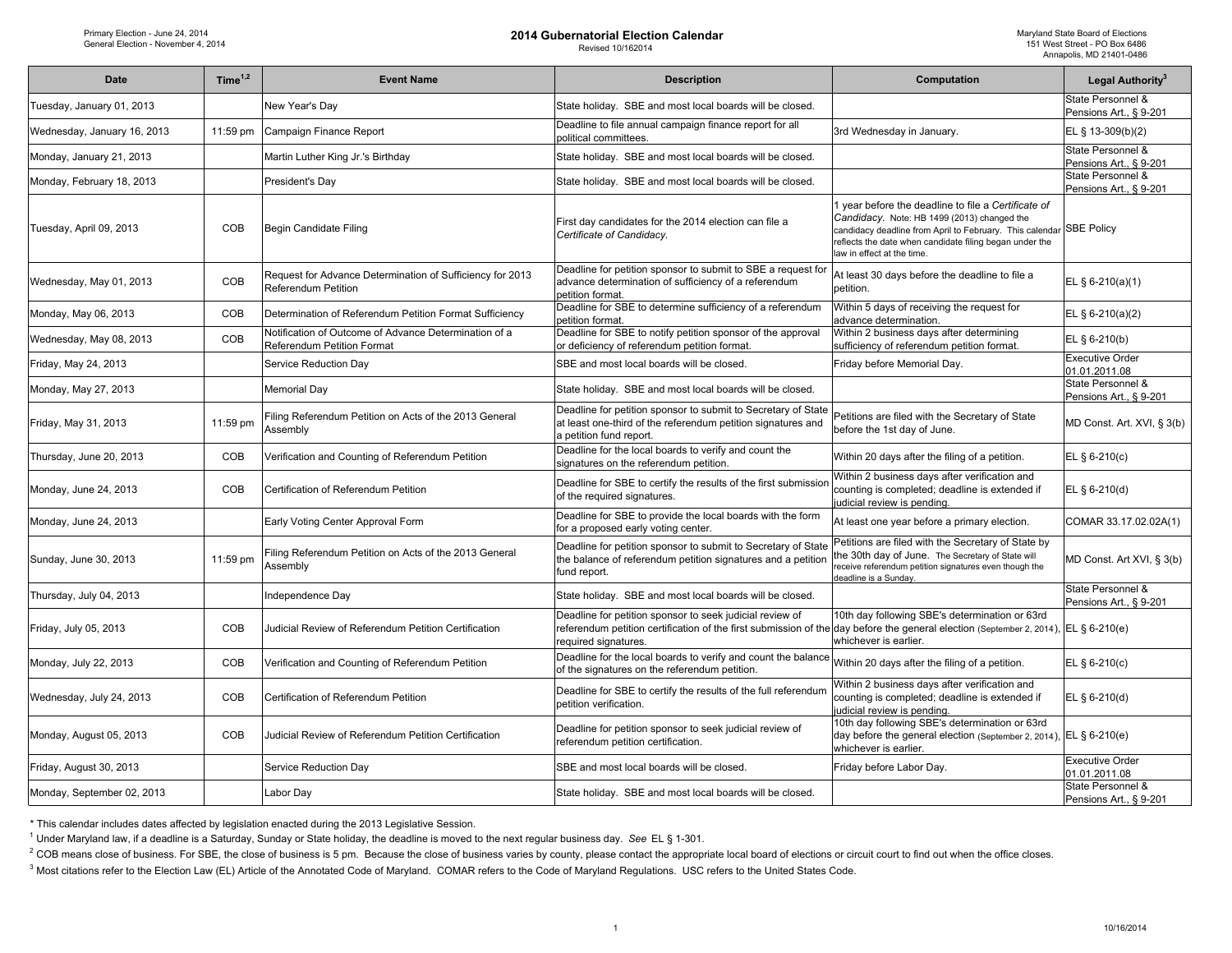| Date                         | Time $1,2$ | <b>Event Name</b>                                                      | <b>Description</b>                                                                                                                                                                                                                                                                            | Computation                                                                             | Legal Authority <sup>3</sup>                |
|------------------------------|------------|------------------------------------------------------------------------|-----------------------------------------------------------------------------------------------------------------------------------------------------------------------------------------------------------------------------------------------------------------------------------------------|-----------------------------------------------------------------------------------------|---------------------------------------------|
| Tuesday, September 17, 2013  |            | Constitution Day and Citizenship Day                                   | Commemorate the signing of the U.S. Constitution and<br>require public schools to celebrate the day and instill in<br>students knowledge of history, importance, and meaning of<br>the U.S. Constitution and Maryland Constitution.                                                           | Anniversary of signing of the U.S. Constitution on<br>September 17, 1787.               | Education Art., § 7-116                     |
| Monday, October 14, 2013     |            | Columbus Day                                                           | State holiday. SBE and most local boards will be closed.                                                                                                                                                                                                                                      |                                                                                         | State Personnel &<br>Pensions Art., § 9-201 |
| Tuesday, October 22, 2013    |            | Determination of Number of Registered Voters (Early Voting<br>Centers) | Deadline for the State Administrator to determine the<br>number of active registered voters for use when<br>determining the number of early voting centers in each<br>jurisdiction.                                                                                                           | Tuesday that is 8 months before a primary<br>election.                                  | COMAR 33.17.02.01A(1)                       |
| Monday, October 28, 2013     |            | Notice of Number of Early Voting Centers                               | Deadline for the State Administrator to provide the local<br>boards with the number of early voting centers in each<br>jurisdiction.                                                                                                                                                          | Within 5 days of determination of number of<br>registered voters.                       | COMAR 33.17.02.01B                          |
| Monday, November 11, 2013    |            | Veteran's Day                                                          | State holiday. SBE and most local boards will be closed.                                                                                                                                                                                                                                      |                                                                                         | State Personnel &<br>Pensions Art., § 9-201 |
| Monday, November 25, 2013    |            | Early Voting Center Approval Form                                      | Deadline for the local boards to submit to SBE a form for<br>each proposed early voting center.                                                                                                                                                                                               | At least 7 months before a primary election.                                            | COMAR 33.17.02.02A(2)                       |
| Wednesday, November 27, 2013 |            | Service Reduction Day                                                  | SBE and most local boards will be closed.                                                                                                                                                                                                                                                     | Wednesday before Thanksgiving.                                                          | <b>Executive Order</b><br>01.01.2011.08     |
| Thursday, November 28, 2013  |            | Thanksgiving                                                           | State holiday. SBE and most local boards will be closed.                                                                                                                                                                                                                                      |                                                                                         | State Personnel &<br>Pensions Art., § 9-201 |
| Friday, November 29, 2013    |            | American Indian Heritage Day                                           | State holiday. SBE and most local boards will be closed.                                                                                                                                                                                                                                      |                                                                                         | State Personnel &<br>Pensions Art., § 9-201 |
| Monday, December 23, 2013    | COB        | Designation of Early Voting Centers                                    | Deadline for SBE, in collaboration with the local boards, to<br>designate early voting centers.                                                                                                                                                                                               | No later than 6 months before a primary election.                                       | EL § 10-301.1(c) (2009<br>aws of Maryland)  |
| Monday, December 23, 2013    | COB        | Determination of Eligible Primary Election Voters                      | Deadline for the chairs of the principal political parties to<br>notify SBE whether they will allow voters not affiliated with its 6 months prior to a primary election.<br>political party to vote in the primary election.                                                                  |                                                                                         | EL 8-202(c)                                 |
| Tuesday, December 24, 2013   |            | Service Reduction Day                                                  | SBE and most local boards will be closed.                                                                                                                                                                                                                                                     | Day before Christmas Day.                                                               | <b>Executive Order</b><br>01.01.2011.08     |
| Wednesday, December 25, 2013 |            | Christmas                                                              | State holiday. SBE and most local boards will be closed.                                                                                                                                                                                                                                      |                                                                                         | State Personnel &<br>Pensions Art., § 9-201 |
| Tuesday, December 31, 2013   |            | Service Reduction Day                                                  | SBE and most local boards will be closed.                                                                                                                                                                                                                                                     | Day before New Year's Day.                                                              | Executive Order<br>01.01.2011.08            |
| Wednesday, January 01, 2014  |            | New Year's Day                                                         | State holiday. SBE and most local boards will be closed.                                                                                                                                                                                                                                      |                                                                                         | State Personnel &<br>Pensions Art., § 9-201 |
| Thursday, January 02, 2014   |            | Determination of Number of Registered Voters (Nomination<br>Petition)  | Deadline for SBE to determine the number of registered<br>voters required to satisfy the requirement for a nomination<br>by petition.                                                                                                                                                         | January 1st of the year of a primary election for<br>which the nomination is sought.    | EL § 5-703(e)(3)                            |
| Wednesday, January 15, 2014  | $11:59$ pm | Campaign Finance Report                                                | Deadline to file annual campaign finance report for all<br>political committees.                                                                                                                                                                                                              | 3rd Wednesday in January.                                                               | EL § 13-309(b)(2)                           |
| Monday, January 20, 2014     |            | Martin Luther King Jr.'s Birthday                                      | State holiday. SBE and most local boards will be closed.                                                                                                                                                                                                                                      |                                                                                         | State Personnel &<br>Pensions Art., § 9-201 |
| Monday, February 17, 2014    |            | President's Day                                                        | State holiday. SBE and most local boards will be closed.                                                                                                                                                                                                                                      |                                                                                         | State Personnel &<br>Pensions Art., § 9-201 |
| Tuesday, February 25, 2014   | 9 pm       | <b>Candidate Filing Deadline</b>                                       | Deadline to file a Certificate of Candidacy.                                                                                                                                                                                                                                                  | Last Tuesday in February in the year in which<br>the primary election will be held.     | $$5-303(a)(1)$                              |
| Tuesday, February 25, 2014   | 9 pm       | Declaration of Intent                                                  | Deadline for a candidate who seeks nomination by a<br>recognized non-principal party to file Declaration of Intent to Certificate of Candidacy                                                                                                                                                | Date and time specified for candidate to file                                           | EL § 5 -703(c)(3)(i)                        |
| Tuesday, February 25, 2014   | 9 pm       | Declaration of Intent                                                  | Deadline for an unaffiliated candidate or a candidate who is<br>affiliated with a non-recognized political party who intends to Date and time specified for candidate to file<br>seek nomination by petition to file a Declaration of Intent to Certificate of Candidacy.<br>seek nomination. |                                                                                         | EL § 5 -703(c)(3)(i)                        |
| Thursday, February 27, 2014  | <b>COB</b> | Withdrawal of Candidacy                                                | Deadline for a candidate to withdraw his or her candidacy<br>before the primary election.                                                                                                                                                                                                     | Within 2 days after the deadline to file a<br>Certificate of Candidacy.                 | EL $§ 5-502(a)$                             |
| Monday, March 03, 2014       | COB        | Vacancy in Candidacy                                                   | Deadline for central committees to fill a vacancy for an office 5 days after the deadline to file Certificate of<br>appearing on the primary election ballot.                                                                                                                                 | Candidacy.                                                                              | EL $§ 5-901(e)$                             |
| Monday, March 03, 2014       | COB        | Challenge Residency of Candidate                                       | Deadline for a registered voter to file in circuit court a<br>petition challenging the residency of a candidate.                                                                                                                                                                              | 6 days after the deadline to file Certificate of<br>Candidacy or Declaration of Intent. | EL § 5-305(c)(1)                            |
| Monday, March 10, 2014       |            | Certification of Ballot                                                | Deadline for SBE to prepare and certify content and<br>arrangement of ballots for the primary election.                                                                                                                                                                                       | Not more than 11 days after the deadline to file a<br>Certificate of Candidacy.         | EL § 9-207(a)(1)                            |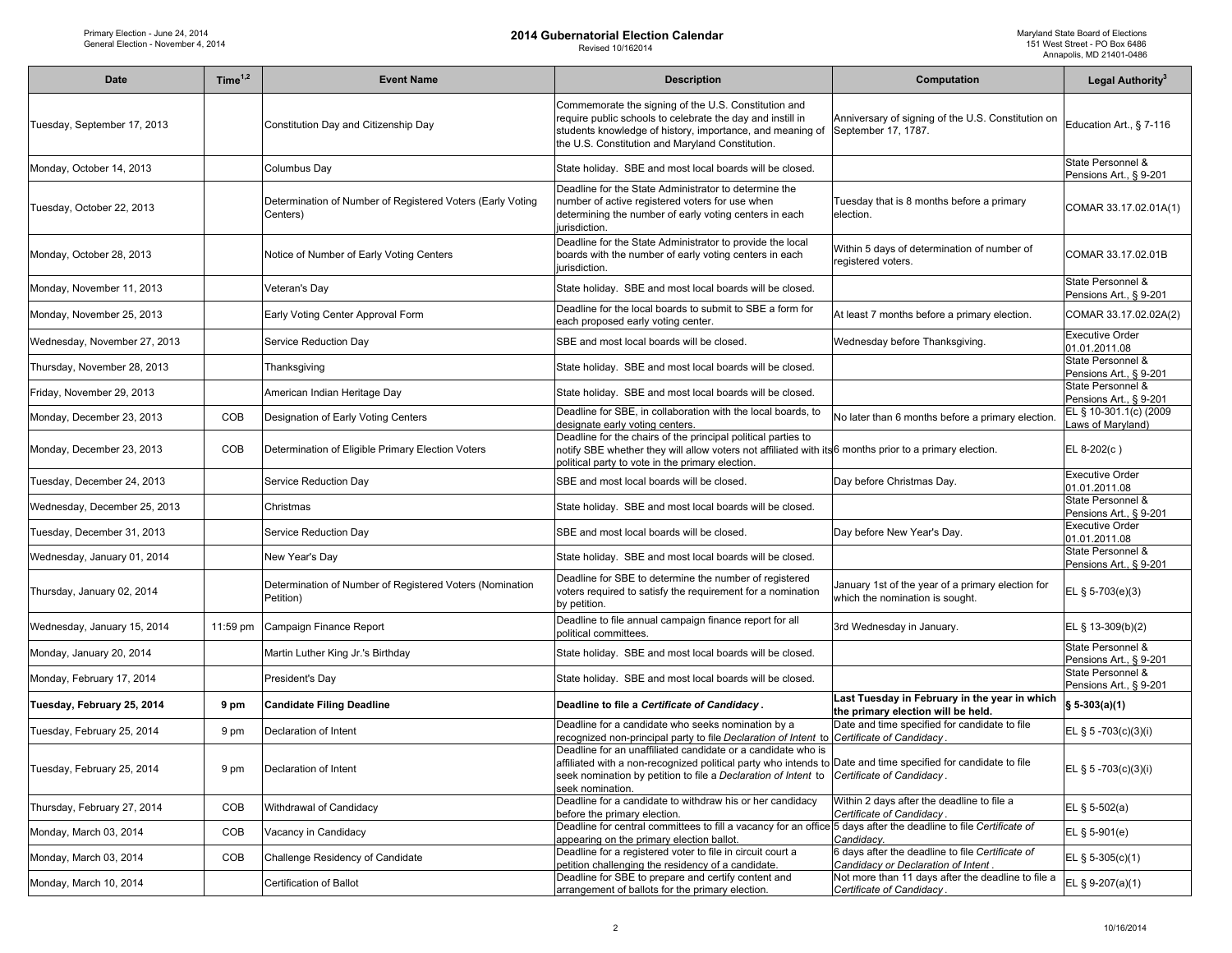| Date                      | Time $1,2$       | <b>Event Name</b>                                                                              | <b>Description</b>                                                                                                                                                                                                                                                                                                                                                | Computation                                                                                                                                                                     | Legal Authority <sup>3</sup>                |
|---------------------------|------------------|------------------------------------------------------------------------------------------------|-------------------------------------------------------------------------------------------------------------------------------------------------------------------------------------------------------------------------------------------------------------------------------------------------------------------------------------------------------------------|---------------------------------------------------------------------------------------------------------------------------------------------------------------------------------|---------------------------------------------|
| Tuesday, March 11, 2014   | COB              | Display of Ballot                                                                              | Deadline for SBE to display on its website the content and<br>arrangement of each certified ballot.                                                                                                                                                                                                                                                               | Within 1 day of certifying the ballot.                                                                                                                                          | EL § 9-207(c)                               |
| Wednesday, March 12, 2014 | COB              | Judicial Review of Content and Arrangement of Ballot                                           | Deadline for a registered voter to seek judicial review of the<br>content and arrangement or to correct any other error on<br>the ballot.                                                                                                                                                                                                                         | Within 2 days of certifying the ballot.                                                                                                                                         | EL § 9-209(a)                               |
| Friday, March 14, 2014    |                  | Printing of Ballots                                                                            | SBE may begin printing ballots and correct noted errors.                                                                                                                                                                                                                                                                                                          | After 2 days of public display of ballot.                                                                                                                                       | EL § 9-207(e)                               |
| Monday, March 24, 2014    |                  | Alternate Early Voting Center                                                                  | Deadline for the local boards to submit to SBE a form for<br>each proposed alternate early voting center.                                                                                                                                                                                                                                                         | At least 3 months before a primary election.                                                                                                                                    | COMAR 33.17.02.02G(3)                       |
| Tuesday, March 25, 2014   |                  | Appointment of Election Judges                                                                 | Start of term of office for election judges.                                                                                                                                                                                                                                                                                                                      | Beginning the Tuesday that is 13 weeks before a<br>primary election.                                                                                                            | EL § 10-203(c)                              |
| Tuesday, March 25, 2014   | COB              | Polling Place Change                                                                           | Deadline for the local boards to create or change a precinct<br>boundary or polling place.                                                                                                                                                                                                                                                                        | Tuesday that is 13 weeks before a primary<br>election.                                                                                                                          | EL § 2-303(b)                               |
| Tuesday, March 25, 2014   |                  | Request to Waive Absentee Mailing Deadline                                                     | Deadline for SBE to submit a request to the Federal Voting<br>Assistance Program for a waiver of the deadline to mail                                                                                                                                                                                                                                             | At least 90 days before an election.                                                                                                                                            | 42 USC 1973ff-1(g)(3)                       |
| Wednesday, March 26, 2014 |                  | <b>NVRA Confirmation Mailing Deadline</b>                                                      | Deadline for the local boards to send to voters confirmation<br>mailings to verify addresses and make voters inactive.                                                                                                                                                                                                                                            | No later than 90 days before an election.                                                                                                                                       | 42 USC §1973gg-6(c)(2)                      |
| Tuesday, April 15, 2014   | 11:59 pm         | Campaign Finance Report                                                                        | Deadline to file report for campaign finance entities not<br>required to file annual campaign finance report.                                                                                                                                                                                                                                                     | 3rd Tuesday in April.                                                                                                                                                           | EL §13-309(a)(1)                            |
| Thursday, April 17, 2014  |                  | Security Plan for Early Voting Centers                                                         | Deadline for the local boards to submit to the State<br>Administrator an early voting security plan.                                                                                                                                                                                                                                                              | At least 8 weeks before early voting begins.                                                                                                                                    | COMAR 33.17.02.04A                          |
| Thursday, May 01, 2014    | COB              | Request for Advance Determination of Sufficiency for 2014<br><b>Referendum Petition Format</b> | Deadline for petition sponsor to submit to SBE a request for<br>advance determination of sufficiency of a referendum                                                                                                                                                                                                                                              | At least 30 days before the deadline to file a<br>petition.                                                                                                                     | EL $§ 6-210(a)(1)$                          |
| Tuesday, May 06, 2014     | COB              | Determination of Referendum Petition Format Sufficiency                                        | Deadline for SBE to determine sufficiency of a referendum<br>petition format                                                                                                                                                                                                                                                                                      | Within 5 days of receiving the request for<br>advance determination.                                                                                                            | EL $§ 6-210(a)(2)$                          |
| Thursday, May 08, 2014    | COB              | Notification of Outcome of Advance Determination of a<br><b>Referendum Petition Format</b>     | Deadline for SBE to notify petition sponsor of the approval<br>or deficiency of referendum petition format.                                                                                                                                                                                                                                                       | Within 2 business days after determining<br>sufficiency of referendum petition format.                                                                                          | EL § 6-210(b)                               |
| Saturday, May 10, 2014    |                  | <b>Transmitting Absentee Ballots</b>                                                           | Deadline for the local boards to transmit absentee ballots to<br>certain voters unless the Federal Voting Assistance<br>Program grants the State a waiver of the deadline.                                                                                                                                                                                        | No later than 45 days before an election unless<br>the Federal Voting Assistance Program grants the 42 USC 1973gg-1(a)(8)<br>State a waiver of the 45 day transmittal deadline. |                                             |
| Tuesday, May 13, 2014     |                  | Public Education for Early Voting                                                              | SBE and local boards start public education about early<br>votina.                                                                                                                                                                                                                                                                                                | 30 days before early voting for an election.                                                                                                                                    | EL § 10-301.1(f)                            |
| Monday, May 19, 2014      |                  | Review of Early Voting Security Plan                                                           | Deadline for the State Administrator to review and provide<br>feedback on a local board's early voting security plan.                                                                                                                                                                                                                                             | Within 30 days of receipt of an early voting<br>security plan.                                                                                                                  | COMAR 33.17.02.04C(2)                       |
| Friday, May 23, 2014      |                  | Service Reduction Day                                                                          | SBE and most local boards will be closed.                                                                                                                                                                                                                                                                                                                         | Friday before Memorial Day.                                                                                                                                                     | <b>Executive Order</b><br>01.01.2011.08     |
| Monday, May 26, 2014      |                  | <b>Memorial Day</b>                                                                            | State holiday. SBE and most local boards will be closed.                                                                                                                                                                                                                                                                                                          |                                                                                                                                                                                 | State Personnel &<br>Pensions Art., § 9-201 |
| Tuesday, May 27, 2014     | $11:59$ pm       | Campaign Finance Report                                                                        | Deadline to file first pre-primary report for political<br>committees participating in the gubernatorial election.                                                                                                                                                                                                                                                | 4th Tuesday before a primary election.                                                                                                                                          | EL § 13-309(a)(1)                           |
| Wednesday, May 28, 2014   |                  | Early Voting & Election Day Supply Verificatioon                                               | Deadline for the local boards to verify voting supplies<br>according to the supply verification plan                                                                                                                                                                                                                                                              | No later than 15 days before early voting starts                                                                                                                                | SBE policy                                  |
| Saturday, May 31, 2014    | 11:59 pm         | Filing Referendum Petition on Acts of the 2014 General<br>Assembly                             | Deadline for petition sponsor to submit to Secretary of State<br>at least one-third of the referendum petition signatures and                                                                                                                                                                                                                                     | Petitions are filed with the Secretary of State<br>before the 1st day of June. The Secretary of State                                                                           | MD Const. Art. XVI, § 3(b)                  |
| Tuesday, June 03, 2014    | 9 pm             | Close of Registration & Party Affiliation Deadline                                             | Deadline to register to vote or change party affiliation<br>for the primary election.                                                                                                                                                                                                                                                                             | 21st day preceding an election.                                                                                                                                                 | EL § 3-302(a)                               |
| Tuesday, June 03, 2014    | 9 pm             | Polling Place Reassignment                                                                     | Deadline for elderly voters or voters with disabilities to<br>submit a request to the local boards for reassignment to an<br>accessible polling place.                                                                                                                                                                                                            | No later than the close of registration before an<br>election.                                                                                                                  | EL § 10-102(b)(1)                           |
| Tuesday, June 03, 2014    |                  | <b>Voter Registration Lists</b>                                                                | Deadline for a registered voter to request a voter<br>registration list (New requests will not be taken until registration<br>eopens).                                                                                                                                                                                                                            | On or before the registration deadline.                                                                                                                                         | COMAR 33.03.02.05(B)                        |
| Wednesday, June 04, 2014  |                  | Notice of Election                                                                             | Deadline for the local boards to provide notice of the<br>election.                                                                                                                                                                                                                                                                                               | At least one week before any early voting period<br>before an election.                                                                                                         | EL § 8-102                                  |
| Monday, June 09, 2014     | COB              | Logic and Accuracy Testing - Early Voting<br>(Public Demonstration & Notice)                   | Deadline for the local boards to complete logic and<br>accuracy testing of the voting units being used for early<br>voting. (Note: A public demonstration of the test must be<br>conducted before any voting units are delivered to an early voting<br>center. Notice of the public demonstration must be provided at<br>least 10 days before the demonstration.) | At least 14 days before an election.                                                                                                                                            | COMAR 33.10.02.14,16                        |
| Wednesday, June 11, 2014  | 7:00 PM          | Campaign Signs                                                                                 | Beginning of period when campaign signs must be allowed<br>at early voting centers.                                                                                                                                                                                                                                                                               | The day before early voting starts                                                                                                                                              | EL § 10-101(a)(3)(iii)(2)                   |
| Thursday, June 12, 2014   | 10 am to<br>8 pm | <b>Early Voting Begins</b>                                                                     | Early voting for the primary election begins.                                                                                                                                                                                                                                                                                                                     | 2nd Thursday before an election through the<br>Thursday before an election.                                                                                                     | EL § 10-301.1                               |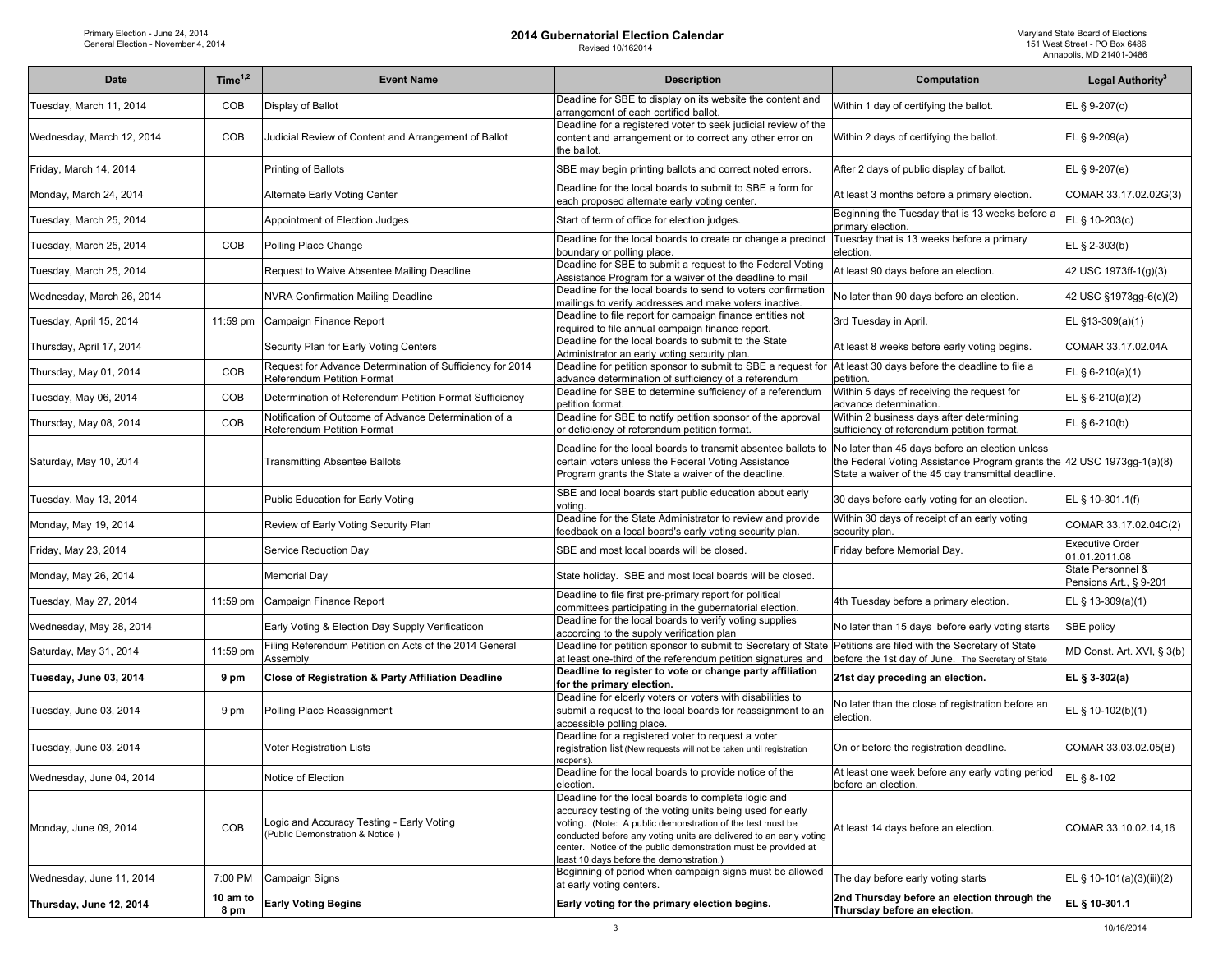| <b>Date</b>              | Time $1,2$                                | <b>Event Name</b>                                                    | <b>Description</b>                                                                                                                                                                                                                                                                                                                           | Computation                                                                                                                    | Legal Authority <sup>3</sup>                 |
|--------------------------|-------------------------------------------|----------------------------------------------------------------------|----------------------------------------------------------------------------------------------------------------------------------------------------------------------------------------------------------------------------------------------------------------------------------------------------------------------------------------------|--------------------------------------------------------------------------------------------------------------------------------|----------------------------------------------|
| Friday, June 13, 2014    | COB                                       | Voter Registration Lists                                             | Deadline for SBE and the local boards to prepare a voter<br>registration list that includes registrants through the<br>registration deadline.                                                                                                                                                                                                | Within 10 days of the voter registration deadline.                                                                             | COMAR 33.03.02.05C(2)                        |
| Friday, June 13, 2014    | COB                                       | ogic and Accuracy Testing - Election Day                             | Deadline for the local boards to complete logic and<br>accuracy testing of the election management system and<br>voting units being used for election day voting and absentee<br>and provisional voting. (Note: A public demonstration of the<br>test must be conducted before any voting units are delivered to<br>an early voting center.) | At least 10 days before an election.                                                                                           | COMAR 33.10.02.14,16<br>COMAR 33.10.11.15,16 |
| Friday, June 13, 2014    | $11:59$ pm                                | Campaign Finance Report                                              | Deadline to file second pre-primary report for political<br>committees participating in the gubernatorial election.                                                                                                                                                                                                                          | 2nd Friday before a primary election.                                                                                          | EL § 13-309(a)                               |
| Monday, June 16, 2014    |                                           | Notice of Canvass                                                    | Deadline for the local boards to provide notice of the<br>absentee and provisional canvasses.                                                                                                                                                                                                                                                | At least 10 days before the first absentee<br>canvass                                                                          | COMAR 33.08.01.05-1                          |
| Monday, June 16, 2014    | <b>COB</b>                                | Judicial Review of any Ballot Printing Errors                        | Deadline for a registered voter to seek judicial review if an<br>error is discovered after the ballots have been printed and<br>the local boards fail to correct the error.                                                                                                                                                                  | Not later than the 2nd Monday preceding an<br>election.                                                                        | EL § 9-209(c)                                |
| Tuesday, June 17, 2014   | 8 pm (mail)<br>or 11:59 pn<br>(fax/email) | Absentee Ballot Request Deadline: Ballot Delivered by Mail or<br>Fax | Deadline for a registered voter to request a mailed or faxed<br>absentee ballot.                                                                                                                                                                                                                                                             | Tuesday before an election.                                                                                                    | EL § 9-305(b)(1); COMAR<br>33.11.02.02E      |
| Thursday, June 19, 2014  | 10 am to<br>8 pm                          | <b>Early Voting Ends</b>                                             | Early voting for the primary election ends.                                                                                                                                                                                                                                                                                                  | 2nd Thursday before an election through the<br>Thursday before an election.                                                    | EL § 10-301.1                                |
| Friday, June 20, 2014    | 8 am                                      | Campaign Signs                                                       | End of period when campaign signs must be allowed at<br>early voting centers.                                                                                                                                                                                                                                                                | The day after early voting ends                                                                                                | EL § 10-101(a)(3)(iii)(2)                    |
| Friday, June 20, 2014    | 5 pm (mail)<br>or 11:59 pm<br>(email/fax) | Absentee Ballot Request Deadline: Ballot Delivered via Internet      | Deadline for a registered voter to request an electronic<br>absentee ballot.                                                                                                                                                                                                                                                                 | Friday before an election.                                                                                                     | EL §9-305(b)(2)                              |
| Friday, June 20, 2014    | <b>COB</b>                                | Verification and Counting of Referendum Petition                     | Deadline for the local boards to verify and count the<br>signatures on the referendum petition.                                                                                                                                                                                                                                              | Within 20 days after the filing of a petition.                                                                                 | EL § 6-210(c)                                |
| Monday, June 23, 2014    | 7 pm                                      | Campaign Signs                                                       | Beginning of period when campaign signs must be allowed<br>at early voting centers.                                                                                                                                                                                                                                                          | The day immediately preceding election day                                                                                     | EL § 10-101(a)(3)(iii)(2)                    |
| Tuesday, June 24, 2014   | <b>COB</b>                                | Certification of Referendum Petition                                 | Deadline for SBE to certify the results of the first submissior<br>of the required signatures.                                                                                                                                                                                                                                               | Within 2 business days after verification and<br>counting is completed; deadline is extended if<br>judicial review is pending. | EL § 6-210(d)                                |
| Tuesday, June 24, 2014   | 7 am to<br>8 pm                           | <b>Primary Election</b>                                              | <b>Gubernatorial Primary Election Day.</b>                                                                                                                                                                                                                                                                                                   | Last Tuesday in June.                                                                                                          | EL § 8-201(a)(2)(i)                          |
| Tuesday, June 24, 2014   | 8 pm                                      | Absentee Ballot Request Deadline: Voter Picks Up Ballot              | Deadline for a registered voter or voter's agent to request<br>an absentee ballot in person at a local board.                                                                                                                                                                                                                                | No later than the close of the polls on election<br>day.                                                                       | EL § 9-305(b)(3); COMAR<br>33.11.02.04A      |
| Tuesday, June 24, 2014   | 8 pm                                      | Extended Voter Registration Deadline                                 | Extended deadline for receipt of voter registration<br>applications sent by mail for voting in the primary election.                                                                                                                                                                                                                         | An application received by mail after the close of<br>registration is timely if it is properly postmarked.                     | EL § 3-302(c); COMAR<br>33.05.04.01C, D      |
| Tuesday, June 24, 2014   | 8 pm                                      | Absentee Ballot Deadline                                             | Deadline for the local boards to receive an absentee ballot.                                                                                                                                                                                                                                                                                 | An absentee ballot is timely received if it is<br>received by the local board before 8 pm on<br>election day.                  | COMAR 33.11.03.08B(1)                        |
| Tuesday, June 24, 2014   | 8 pm                                      | <b>Precincts for Post-Election Verification &amp; Audits</b>         | Deadline for local boards to select randomly the precincts<br>for post-election verification and audits.                                                                                                                                                                                                                                     | 8 pm on election day.                                                                                                          | COMAR 33.08.05.03<br>(revised by SBE)        |
| Wednesday, June 25, 2014 | 8 am                                      | Campaign Signs                                                       | End of period when campaign signs must be allowed at<br>early voting centers.                                                                                                                                                                                                                                                                | The day immediately after election day                                                                                         | EL § 10-101(a)(3)(iii)(2)                    |
| Thursday, June 26, 2014  | 10 <sub>am</sub>                          | Absentee Ballot Canvass 1                                            | -ocal boards of canvassers are required to begin the 1st<br>canvass of absentee ballots.                                                                                                                                                                                                                                                     | 10 am on the Thursday after an election.                                                                                       | COMAR 33.11.04.03A(1)                        |
| Friday, June 27, 2014    |                                           | Precincts for Post-Election Verification & Audits                    | Deadline for the local boards to submit to the State<br>Administrator a list of the precincts selected for the post-<br>election verification and audits.                                                                                                                                                                                    | Within 3 days of selecting the precincts.                                                                                      | COMAR 33.08.05.03B                           |
| Monday, June 30, 2014    | 11:59 pm                                  | Filing Referendum Petition on Acts of the 2014 General<br>Assembly   | Deadline for petition sponsor to submit to Secretary of State<br>the balance of referendum petition signatures and a petition<br>fund report.                                                                                                                                                                                                | Petitions are filed with the Secretary of State by<br>the 30th day of June.                                                    | MD Const. Art XVI, § 3(b)                    |
| Wednesday, July 02, 2014 | 10 <sub>am</sub>                          | <b>Provisional Ballot Canvass</b>                                    | Local boards of canvassers are required to begin the<br>canvass of provisional ballots.                                                                                                                                                                                                                                                      | 10 am on the 2nd Wednesday after an election.                                                                                  | COMAR 33.16.05.02                            |
| Friday, July 04, 2014    | COB                                       | Judicial Review of Referendum Petition Certification                 | Deadline for petition sponsor to seek judicial review of<br>referendum petition certification of the first submission of the<br>required signatures.                                                                                                                                                                                         | 10th day following SBE's determination or 63rd<br>day before the general election (September 2, 2014)<br>whichever is earlier. | EL $§ 6-210(e)$                              |
| Friday, July 04, 2014    |                                           | Independence Day                                                     | State holiday. SBE and most local boards will be closed.                                                                                                                                                                                                                                                                                     |                                                                                                                                | State Personnel &<br>Pensions Art., § 9-201  |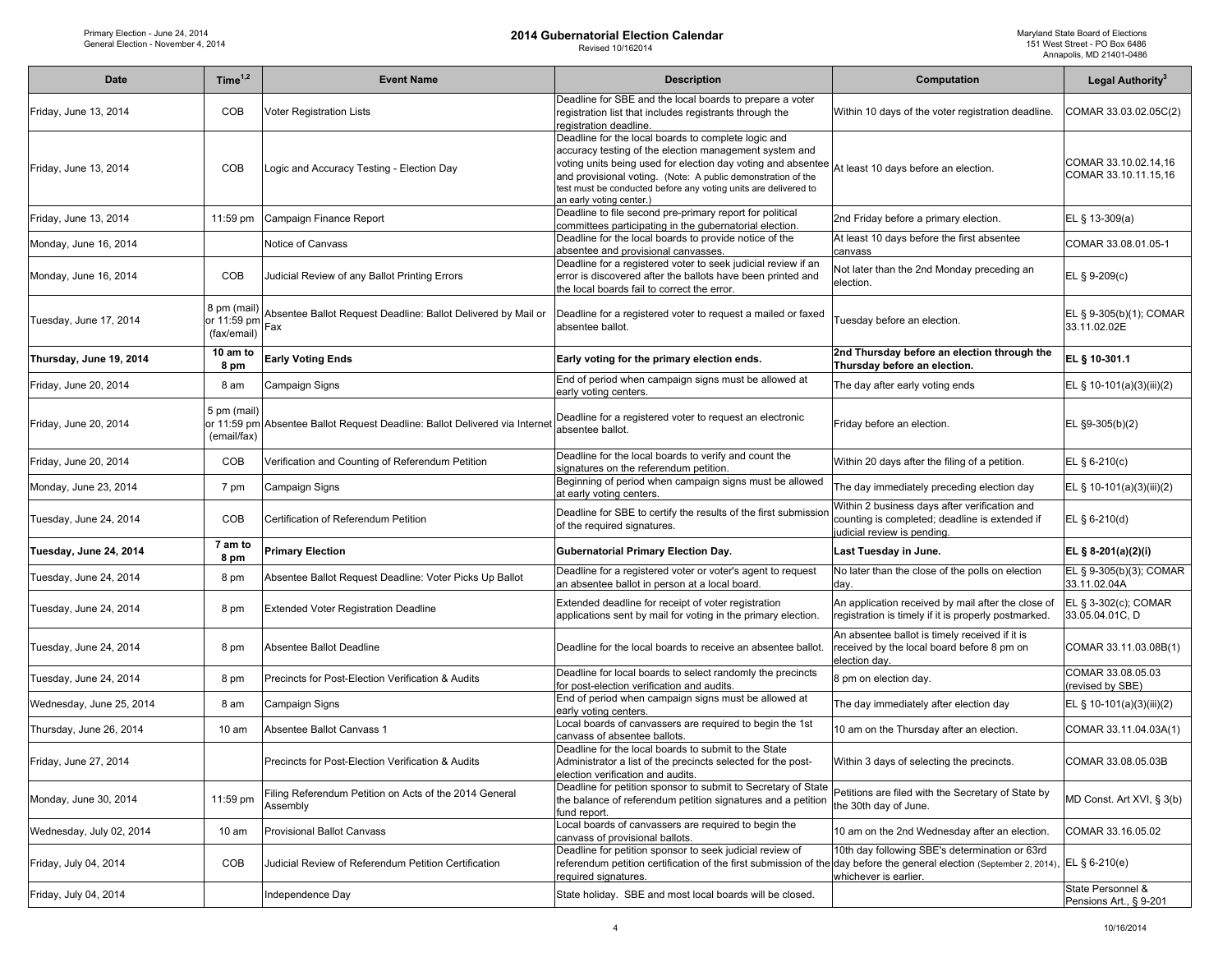| <b>Date</b>              | Time <sup>1,2</sup> | <b>Event Name</b>                                                                                | <b>Description</b>                                                                                                                                                                                    | Computation                                                                                                                                                                      | Legal Authority <sup>3</sup> |
|--------------------------|---------------------|--------------------------------------------------------------------------------------------------|-------------------------------------------------------------------------------------------------------------------------------------------------------------------------------------------------------|----------------------------------------------------------------------------------------------------------------------------------------------------------------------------------|------------------------------|
| Monday, July 07, 2014    | $10 \text{ am}$     | <b>Extended Absentee Ballot Deadline</b>                                                         | Deadline for the local boards to receive absentee ballots by<br>mail.                                                                                                                                 | 10 am on the 2nd Friday after an election<br>provided there is a proper postmark or date on<br>voter's oath.                                                                     | COMAR 33.11.03.08B(2)        |
| Monday, July 07, 2014    | $10 \text{ am}$     | Absentee Ballot Canvass 2                                                                        | Local boards of canvassers are required to begin the 2nd<br>canvass of absentee ballots.                                                                                                              | 10 am on the 2nd Friday after an election.                                                                                                                                       | COMAR 33.11.04.03A(2)        |
| Monday, July 07, 2014    |                     | Post-Election Audit                                                                              | Deadline for the local boards to conduct the post-election<br>verification and audits.                                                                                                                | Before certifying the results of an election.                                                                                                                                    | COMAR 33.08.05.02A           |
| Monday, July 07, 2014    |                     | Verification of Vote Count                                                                       | Deadline for the local boards of canvassers to verify the<br>primary election vote count.                                                                                                             | Within 10 days after an election and before<br>certifying the results of an election.                                                                                            | EL § 11-308(a)               |
| Monday, July 07, 2014    |                     | Post-Election Audit                                                                              | Deadline for the local boards to conduct the post-election<br>verification and audits.                                                                                                                | Before certifying the results of an election.                                                                                                                                    | COMAR 33.08.05.02A           |
| Monday, July 07, 2014    |                     | Certification of the Election                                                                    | Deadline for the local boards of canvassers to certify the<br>results of primary election.                                                                                                            | After the verification of vote count is completed.                                                                                                                               | EL § 11-308(b)               |
| Monday, July 07, 2014    |                     | <b>Transmittal of Results</b>                                                                    | Local boards of canvassers must transmit certified copies of<br>election results to the Governor, SBE, and appropriate Clerk<br>of the Circuit Court.                                                 | 2nd Friday after an election or if canvass is<br>completed after that day, within 48 hours after<br>completion.                                                                  | EL § 11-401(c)               |
| Monday, July 07, 2014    |                     | Voter Registration Reopens                                                                       | Voter registration reopens.                                                                                                                                                                           | 11th day after an election.                                                                                                                                                      | EL § 3-302(a)                |
| Monday, July 07, 2014    | COB                 | Request for Advance Determination of Sufficiency for<br>Candidacy or New Party Petition Format   | Deadline for candidate or petition sponsor to submit to SBE<br>or the appropriate local board a request for advance<br>determination of sufficiency of a candidacy or new party<br>petition format    | At least 30 days before the deadline to file the<br>petition but not more than 2 years and one month $\mathsf{EL}\S\6\text{-}210(a)(1)$<br>before the deadline to file petition. |                              |
| Wednesday, July 09, 2014 |                     | Statewide Certification of Results                                                               | Deadline for SBE to convene to certify election results.                                                                                                                                              | 2 days after official results are received from the<br>ocal boards.                                                                                                              | EL § 11-501(a)               |
| Thursday, July 10, 2014  |                     | Petition for Recount - Local Offices                                                             | Deadline to file a petition for a recount of the votes cast for a<br>local office on the ballot.                                                                                                      | Within 3 days after the results of an election have<br>been certified.                                                                                                           | EL § 12-101(d)               |
| Friday, July 11, 2014    | COB                 | Declination of Nomination                                                                        | Deadline for declination of nomination by a filed candidate<br>before general election.                                                                                                               | Within 2 days after the results from a primary<br>election are certified.                                                                                                        | EL § 5-801(b)(2)(i)          |
| Friday, July 11, 2014    | COB                 | Request for Advance Determination of Sufficiency for Charter<br><b>Amendment Petition Format</b> | Deadline for petition sponsor to submit to the appropriate<br>local board a request for advance determination on the<br>sufficiency of a charter amendment petition format.                           | At least 30 days before the deadline to file the<br>petition but not more than 2 years and one month EL § 6-210(a)(1)<br>before the deadline to file petition.                   |                              |
| Monday, July 14, 2014    | COB                 | Petition for Recount - State Offices                                                             | Deadline to file a petition for a recount of the votes cast for a Within 3 days after the results of an election have<br>State office on the ballot.                                                  | been certified.                                                                                                                                                                  | EL § 12-101(d)               |
| Monday, July 14, 2014    | COB                 | Determination of Candidacy or New Party Petition Format<br>Sufficiency                           | Deadline for SBE or the appropriate local board to<br>determine sufficiency of a candidacy or new party petition.                                                                                     | Within 5 days of reviewing request of advance<br>determination.                                                                                                                  | EL § 6-210(a)(2)             |
| Tuesday, July 15, 2014   | 11:59 pm            | Campaign Finance Report                                                                          | Deadline for candidate committees for central committee<br>candidates to file report.                                                                                                                 | 3rd Tuesday after a gubernatorial primary<br>election.                                                                                                                           | EL §13-309(d)                |
| Wednesday, July 16, 2014 | COB                 | Notification of Outcome of Advance Determination of a<br>Candidacy or New Party Petition Format  | Deadline for SBE or the appropriate local board to notify<br>candidate or petition sponsor of the approval or deficiency<br>of candidacy or new party petition format.                                | Within 2 business days after determining<br>sufficiency of a candidacy or new party petition<br>format.                                                                          | EL § 6-210(b)                |
| Wednesday, July 16, 2014 | COB                 | Determination of Charter Amendment Petition Format<br>Sufficiency                                | Deadline for the local boards to determine sufficiency of a<br>charter amendment petition format.                                                                                                     | Within 5 days of reviewing request of advance<br>determination.                                                                                                                  | EL § 6-210(a)(2)             |
| Monday, July 21, 2014    | COB                 | Verification and Counting of Referendum Petition                                                 | Deadline for the local boards to verify and count the balance<br>of the signatures on the referendum petition.                                                                                        | Within 20 days after the filing of a petition.                                                                                                                                   | EL $§$ 6-210(c)              |
| Friday, July 18, 2014    | COB                 | Notification of Outcome of Advance Determination for Charter<br><b>Amendment Petition Format</b> | Deadline for the local boards to notify petition sponsor of the<br>approval or deficiency of charter amendment petition<br>format                                                                     | Within 2 business days after determining<br>sufficiency of charter amendment petition format.                                                                                    | EL § 6-210(b)                |
| Wednesday, July 23, 2014 | COB                 | Certification of Referendum Petition                                                             | Deadline for SBE to certify the results of the full referendum<br>petition verification.                                                                                                              | Within 2 business days after verification and<br>counting is completed; deadline is extended if<br>udicial review is pending.                                                    | EL § 6-210(d)                |
| Monday, August 04, 2014  | COB                 | Judicial Review of Referendum Petition Certification                                             | Deadline for petition sponsor to seek judicial review of<br>referendum petition certification.                                                                                                        | 10th day following SBE's determination or 63rd<br>day before a general election (September 2, 2014),<br>whichever is earlier.                                                    | $ EL § 6-210(e) $            |
| Monday, August 04, 2014  | COB                 | Filing New Party Petition                                                                        | Deadline for petition sponsor to file with SBE a new political<br>party petition.                                                                                                                     | 1st Monday in August.                                                                                                                                                            | EL § 4-102(c)(2)(ii)         |
| Monday, August 04, 2014  | 5 pm                | Filing Candidacy Petition & Certificate of Candidacy                                             | Deadline for general election petition candidate to file with<br>SBE or the appropriate local board the Certificate of<br>Candidacy and candidacy petition.                                           | 1st Monday in August.                                                                                                                                                            | EL § 5-703(d) & (f)          |
| Monday, August 04, 2014  | 5 pm                | Filing Certificates of Nomination and Candidacy                                                  | Deadline for candidates seeking nomination from a non-<br>principal political party to file with SBE or the appropriate<br>local board the Certificate of Nomination and Certificate of<br>Candidacy. | 1st Monday in August.                                                                                                                                                            | EL § 5-703.1(d)              |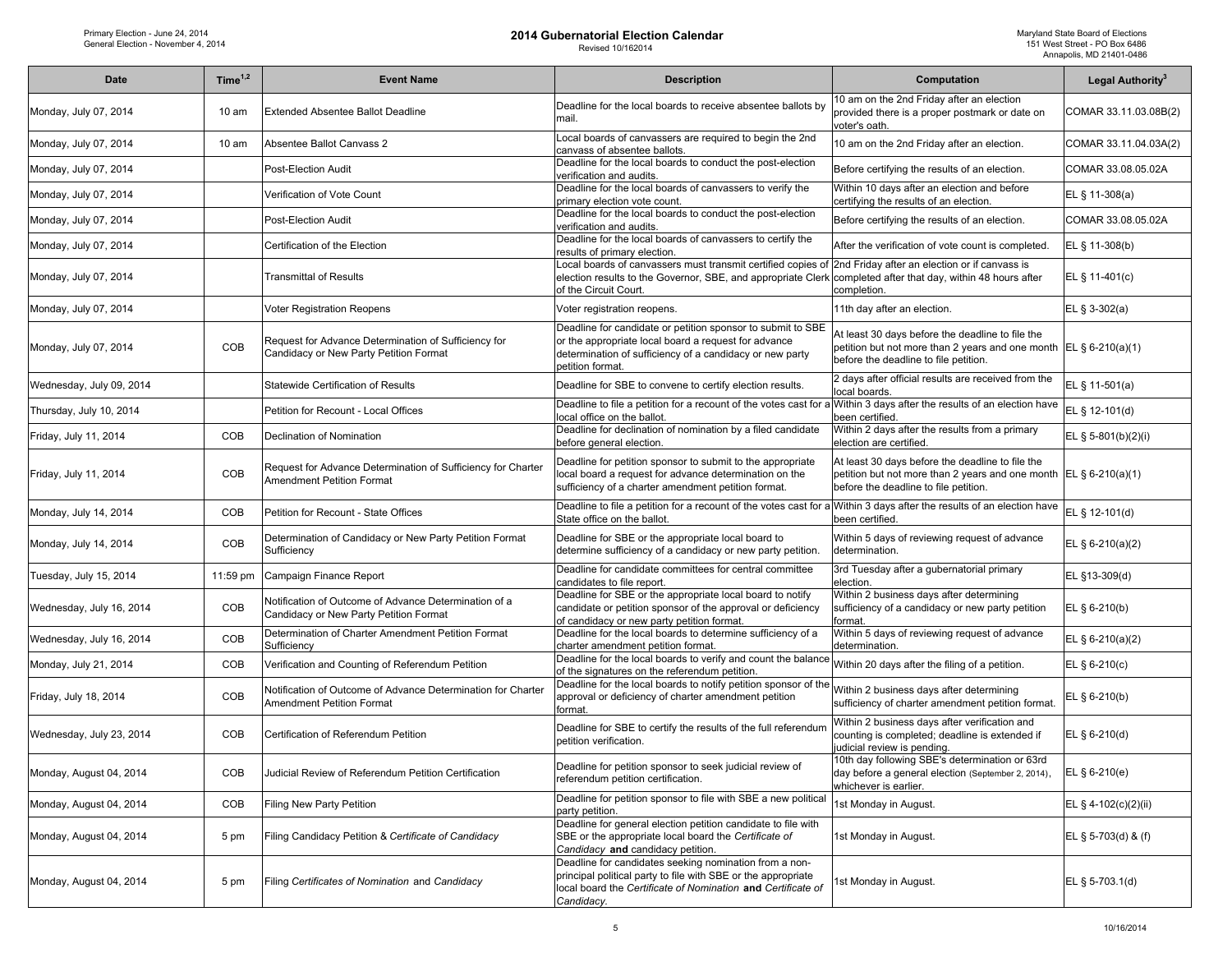| <b>Date</b>                   | Time $1,2$ | <b>Event Name</b>                                                                            | <b>Description</b>                                                                                                                                                                                                                  | Computation                                                                                                                                                                                                                                                              | Legal Authority <sup>3</sup>                |
|-------------------------------|------------|----------------------------------------------------------------------------------------------|-------------------------------------------------------------------------------------------------------------------------------------------------------------------------------------------------------------------------------------|--------------------------------------------------------------------------------------------------------------------------------------------------------------------------------------------------------------------------------------------------------------------------|---------------------------------------------|
| Tuesday, August 05, 2014      |            | Request to Waive Absentee Mailing Deadline                                                   | Deadline for SBE to submit a request to the Federal Voting<br>Assistance Program for a waiver of the deadline to transmit<br>absentee ballots to certain voters.                                                                    | At least 90 days before an election.                                                                                                                                                                                                                                     | 42 USC 1973ff-1(g)(3)                       |
| Wednesday, August 06, 2014    |            | <b>NVRA Confirmation Mailing Deadline</b>                                                    | Deadline for the local boards to send to voters confirmation<br>mailings to verify addresses and make voters inactive.                                                                                                              | No later than 90 days before an election.                                                                                                                                                                                                                                | 42 USC §1973gg-6(c)(2)                      |
| Monday, August 11, 2014       | COB        | Filing Charter Amendment Petition                                                            | Deadline for petition sponsor to file with local government<br>authority a charter amendment petition.                                                                                                                              | 2nd Monday in August.                                                                                                                                                                                                                                                    | EL § 7-104(b)                               |
| Monday, August 11, 2014       |            | Certification of General Assembly Ballot Questions                                           | Deadline for SBE to prepare and certify to the local boards<br>ballot questions referred by the General Assembly to voters<br>of one county or part of one county.                                                                  | 2nd Monday in August.                                                                                                                                                                                                                                                    | EL § 7-103(c)(2)                            |
| Monday, August 18, 2014       |            | Certification of Statewide Ballot Questions and Ballot Questions<br>Petitioned to Referendum | Deadline for Secretary of State to certify to SBE statewide<br>ballot questions and questions relating to Acts of the<br>General Assembly petitioned to referendum.                                                                 | 3rd Monday in August.                                                                                                                                                                                                                                                    | EL § 7-103(c)(1)                            |
| Monday, August 18, 2014       |            | Certification of Local Ballot Questions                                                      | Deadline for County Attorney or Baltimore City Solicitor to<br>certify to the local boards each question to be voted on in<br>the county or part of the county.                                                                     | 3rd Monday in August.                                                                                                                                                                                                                                                    | EL § 7-103(c)(3)                            |
| Monday, August 25, 2014       |            | Alternate Certification of Local Ballot Questions                                            | Deadline for Clerk of the Circuit Court to prepare and certify<br>local ballot questions if the County Attorney or Baltimore<br>City Solicitor does not do so.                                                                      | 4th Monday in August if County Attorney or<br>Baltimore City Solicitor has not timely certified the $ E L \S 7-103(c)(3)(ii) $<br>ballot questions.                                                                                                                      |                                             |
| Monday, August 25, 2014       | COB        | Verification and Counting of Candidacy or New Party Petition                                 | Deadline for the local boards to verify and count the<br>signatures on a candidacy or new party petition.                                                                                                                           | Within 20 days after the filing of a petition.                                                                                                                                                                                                                           | EL § 6-210(c)                               |
| Tuesday, August 26, 2014      | 11:59 pm   | Campaign Finance Report                                                                      | Deadline to file the first pre-general report for political<br>committees participating in the gubernatorial election.                                                                                                              | Last Tuesday in August immediately preceding a<br>general election.                                                                                                                                                                                                      | EL §13-309(a)(4)                            |
| Wednesday, August 27, 2014    | COB        | Certification of Candidacy or New Party Petition                                             | Deadline for SBE or the appropriate local board to certify<br>the results of the candidacy or new party petition<br>verification.                                                                                                   | Within 2 business days after verification and<br>counting is completed; deadline is extended if<br>judicial review is pending.                                                                                                                                           | EL § 6-210(d)                               |
| Friday, August 29, 2014       |            | Service Reduction Day                                                                        | SBE and most local boards will be closed.                                                                                                                                                                                           | Friday before Labor Day.                                                                                                                                                                                                                                                 | <b>Executive Order</b><br>01.01.2011.08     |
| Monday, September 01, 2014    |            | Labor Day                                                                                    | State holiday. SBE and most local boards will be closed.                                                                                                                                                                            |                                                                                                                                                                                                                                                                          | State Personnel &<br>Pensions Art., § 9-201 |
| Tuesday, September 02, 2014   | COB        | Verification and Counting of Charter Amendment Petition                                      | Deadline for the local boards to verify and count the<br>signatures on a charter amendment petition.                                                                                                                                | Within 20 days after the filing of a petition.                                                                                                                                                                                                                           | EL § 6-210(c)                               |
| Tuesday, September 02, 2014   | COB        | Judicial Review of Candidacy Petition Certification                                          | Deadline for candidate to seek judicial review of candidacy<br>petition certification.                                                                                                                                              | 10th day following determination (September 6,<br>2014) or 63rd day before a general election<br>(September 2, 2014), whichever is earlier.                                                                                                                              | EL § 6-210(e)(2)                            |
| Thursday, September 04, 2014  | COB        | Certification of Charter Amendment Petition                                                  | Deadline for the local boards to certify the results of the<br>charter amendment petition verification.                                                                                                                             | Within 2 business days after verification and<br>counting is completed; deadline is extended if<br>judicial review is pending.                                                                                                                                           | $EL § 6-210(d)$                             |
| Monday, September 08, 2014    | COB        | Judicial Review of New Party Petition Certification                                          | Deadline for petition sponsor to seek judicial review of new<br>party petition certification.                                                                                                                                       | 10th day after determination.                                                                                                                                                                                                                                            | EL $§$ 6-210(e)(1)                          |
| Wednesday, September 10, 2014 |            | Certification of Ballot                                                                      | Deadline for SBE to prepare and certify content and<br>arrangement of ballots for the general election.                                                                                                                             | At least 55 days before an election.                                                                                                                                                                                                                                     | EL § 9-207(a)(2)(i)                         |
| Thursday, September 11, 2014  |            | Display of Ballot                                                                            | Deadline for SBE to display on its website the content and<br>arrangement of each certified ballot.                                                                                                                                 | Within 1 day of certifying the ballot.                                                                                                                                                                                                                                   | EL § 9-207(d)                               |
| Friday, September 12, 2014    | COB        | Judicial Review of Content and Arrangement of Ballot                                         | Deadline for a registered voter to seek judicial review of the<br>content and arrangement or to correct any other error on<br>the ballot.                                                                                           | Within 2 days of certifying the ballot.                                                                                                                                                                                                                                  | EL $§ 9-209(a)$                             |
| Sunday, September 14, 2014    |            | Printing of Ballots                                                                          | SBE may begin printing ballots and correct noted errors.                                                                                                                                                                            | After 2 days of public display of ballot.                                                                                                                                                                                                                                | EL § 9-207(e)                               |
| Monday, September 15, 2014    | COB        | Judicial Review of Charter Amendment Petition Certification                                  | Deadline for petition sponsor to seek judicial review of<br>charter amendment petition certification.                                                                                                                               | 10th day following determination (September 13,<br>2014) or 63rd day before a general election<br>(September 2, 2014), whichever is earlier. Although EL § 6-210(e)(2)<br>the 63rd day is earlier, this date is before the<br>petition is certified (September 3, 2014). |                                             |
| Wednesday, September 17, 2014 |            | Constitution Day and Citizenship Day                                                         | Commemorate the signing of the U.S. Constitution and<br>require public schools to celebrate the day and instill in<br>students knowledge of history, importance, and meaning of<br>the U.S. Constitution and Maryland Constitution. | Anniversary of signing of the U.S. Constitution on<br>September 17, 1787.                                                                                                                                                                                                | Education Art., § 7-116                     |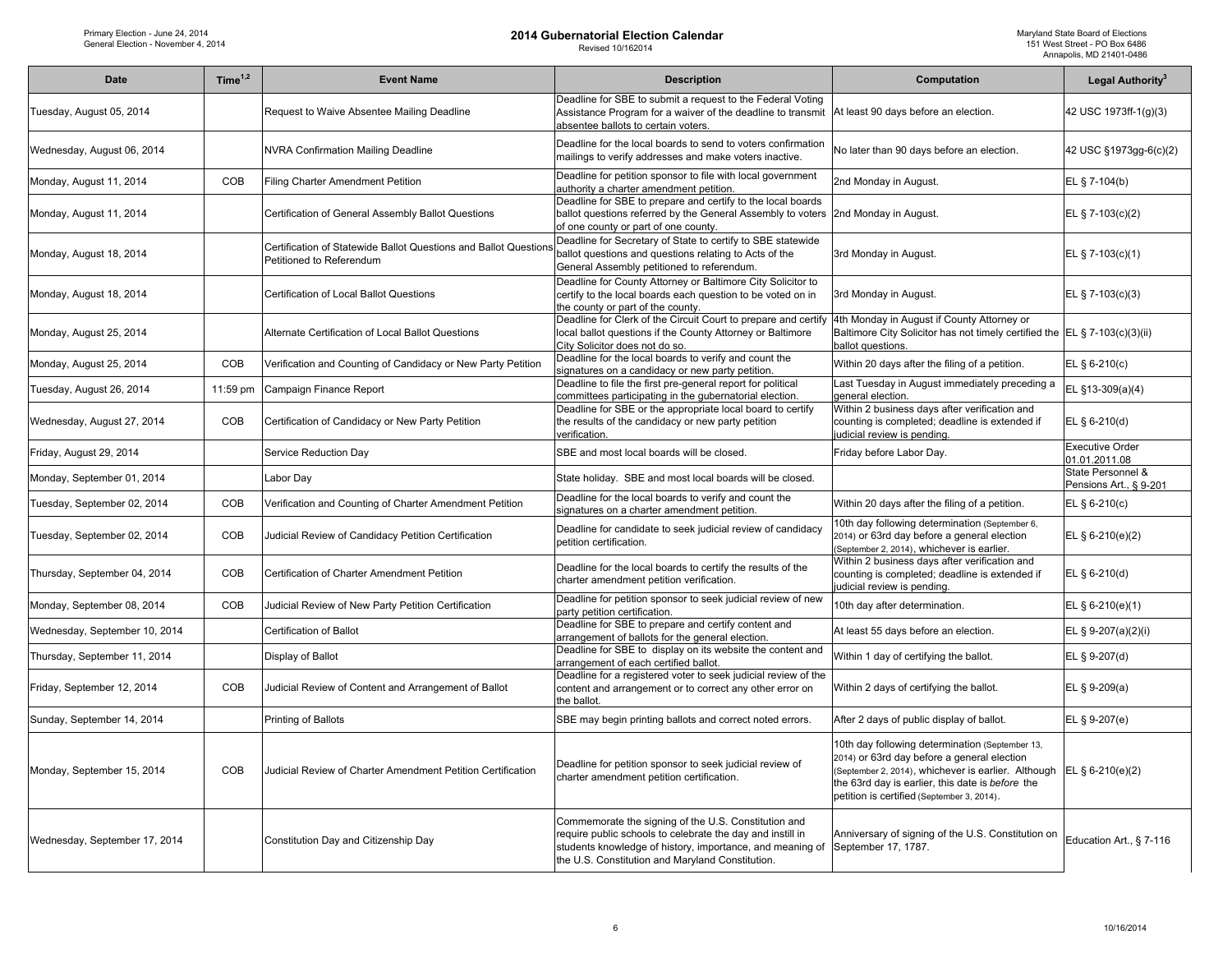| Date                         | Time $1,2$                                | <b>Event Name</b>                                                           | <b>Description</b>                                                                                                                                                                                                                                                                                                                           | Computation                                                                                                                                                                                                                                                                                                                                                                           | Legal Authority <sup>3</sup>                 |
|------------------------------|-------------------------------------------|-----------------------------------------------------------------------------|----------------------------------------------------------------------------------------------------------------------------------------------------------------------------------------------------------------------------------------------------------------------------------------------------------------------------------------------|---------------------------------------------------------------------------------------------------------------------------------------------------------------------------------------------------------------------------------------------------------------------------------------------------------------------------------------------------------------------------------------|----------------------------------------------|
| Saturday, September 20, 2014 |                                           | Transmitting Absentee Ballots                                               | Deadline for the local boards to transmit absentee ballots to<br>certain voters unless the Federal Voting Assistance<br>Program grants the State a waiver of the deadline.                                                                                                                                                                   | No later than 45 days before an election unless<br>the Federal Voting Assistance Program grants the 42 USC 1973ff-1(a)(8)<br>State a waiver of the 45 day transmittal deadline.                                                                                                                                                                                                       |                                              |
| Tuesday, September 23, 2014  |                                           | Public Education for Early Voting                                           | SBE and the local boards start public education about early<br>voting.                                                                                                                                                                                                                                                                       | 30 days before early voting for an election.                                                                                                                                                                                                                                                                                                                                          | EL § 10-301.1(f)                             |
| Thursday, September 25, 2014 | COB                                       | Vacancy in Nomination                                                       | Deadline for central committees to fill a vacancy in<br>nomination if the vacancy occurred on or before the 40th<br>day before the election.                                                                                                                                                                                                 | The later of the 40th day before a general election<br>or the 5th day following the vacancy. Because<br>the 40th day before a general election is after<br>absentee ballots must be transmitted to certain<br>voters, a central committee should fill a vacancy<br>as early as possible to ensure that the name of<br>the candidate filling the vacancy is printed on all<br>ballots. | EL §§5-1002(b), 5-<br>1003(b), & 5-1004(b)   |
| Wednesday, October 08, 2014  |                                           | Early Voting & Election Day Supply Verificatioon                            | Deadline for the local boards to verify voting supplyies<br>according to the supply verification plan.                                                                                                                                                                                                                                       | No later than 15 days before early voting starts                                                                                                                                                                                                                                                                                                                                      | SBE policy                                   |
| Friday, October 10, 2014     | 11:59 pm                                  | Campaign Finance Report                                                     | Deadline for ballot issue committees to file pre-general<br>report.                                                                                                                                                                                                                                                                          | 4th Friday before a general election.                                                                                                                                                                                                                                                                                                                                                 | EL §13-309(a)(3)                             |
| Monday, October 13, 2014     |                                           | Columbus Day                                                                | State holiday. SBE and most local boards will be closed.                                                                                                                                                                                                                                                                                     |                                                                                                                                                                                                                                                                                                                                                                                       | State Personnel &<br>Pensions Art., § 9-201  |
| Tuesday, October 14, 2014    | 9 pm                                      | <b>Close of Registration</b>                                                | Deadline to register to vote for the general election.                                                                                                                                                                                                                                                                                       | 21st day preceding an election.                                                                                                                                                                                                                                                                                                                                                       | EL § 3-302(a)                                |
| Tuesday, October 14, 2014    | 9 pm                                      | Polling Place Reassignment                                                  | Deadline for elderly voters or voters with disabilities to<br>submit a request to the local boards for reassignment to an<br>accessible polling place.                                                                                                                                                                                       | No later than the close of registration before an<br>election.                                                                                                                                                                                                                                                                                                                        | EL § 10-102(b)(1)                            |
| Tuesday, October 14, 2014    | COB                                       | <b>Voter Registration Lists</b>                                             | Deadline for a registered voter to request a voter<br>registration list (New requests will not be taken until registration<br>eopens).                                                                                                                                                                                                       | On or before the registration deadline.                                                                                                                                                                                                                                                                                                                                               | COMAR 33.03.02.05(B)                         |
| Wednesday, October 15, 2014  |                                           | Notice of Election                                                          | Deadline for the local boards to provide notice of the<br>election.                                                                                                                                                                                                                                                                          | At least one week before any early voting period<br>before an election.                                                                                                                                                                                                                                                                                                               | EL § 8-102                                   |
| Monday, October 20, 2014     | COB                                       | ogic and Accuracy Testing - Early Voting<br>(Public Demonstration & Notice) | Deadline for the local boards to complete logic and<br>accuracy testing of the voting units being used for early<br>voting. (Note: A public demonstration of the test must be<br>conducted before any voting units are delivered to an early voting<br>center.)                                                                              | At least 14 days before an election.                                                                                                                                                                                                                                                                                                                                                  | COMAR 33.10.02.14,16                         |
| Wednesday, October 22, 2014  | 7:00 PM                                   | Campaign Signs                                                              | Beginning of period when campaign signs must be allowed<br>at early voting centers.                                                                                                                                                                                                                                                          | The day before early voting starts                                                                                                                                                                                                                                                                                                                                                    | EL § 10-101(a)(3)(iii)(2)                    |
| Thursday, October 23, 2014   | 10 am to<br>8 pm                          | <b>Early Voting Begins</b>                                                  | Early voting for the general election begins.                                                                                                                                                                                                                                                                                                | 2nd Thursday before an election through the<br>Thursday before an election.                                                                                                                                                                                                                                                                                                           | EL § 10-301.1                                |
| Friday, October 24, 2014     | COB                                       | Voter Registration Lists                                                    | Deadline for SBE and the local boards to prepare a voter<br>egistration list that includes registrants through the<br>egistration deadline.                                                                                                                                                                                                  | Within 10 days of the voter registration deadline.                                                                                                                                                                                                                                                                                                                                    | COMAR 33.03.02.05C(2)                        |
| Friday, October 24, 2014     | 11:59 pm                                  | Campaign Finance Report                                                     | Deadline to file the pre-general election campaign finance<br>report for political committees participating in the<br>qubernatorial election.                                                                                                                                                                                                | 2nd Friday immediately preceding an election.                                                                                                                                                                                                                                                                                                                                         | EL § 13-309(a)(4)                            |
| Friday, October 24, 2014     | COB                                       | ogic and Accuracy Testing - Election Day                                    | Deadline for the local boards to complete logic and<br>accuracy testing of the election management system and<br>voting units being used for election day voting and absentee<br>and provisional voting. (Note: A public demonstration of the<br>test must be conducted before any voting units are delivered to<br>an early voting center.) | At least 10 days before an election.                                                                                                                                                                                                                                                                                                                                                  | COMAR 33.10.02.14,16<br>COMAR 33.10.11.15,16 |
| Monday, October 27, 2014     | COB                                       | Judicial Review of any Ballot Printing Errors                               | Deadline for a registered voter to seek judicial review if an<br>error is discovered after the ballots have been printed and<br>the local boards fails to correct the error.                                                                                                                                                                 | Not later than the 2nd Monday preceding an<br>election.                                                                                                                                                                                                                                                                                                                               | EL § 9-209(c)                                |
| Tuesday, October 28, 2014    | 8 pm (mail)<br>or 11:59 pm<br>(fax/email) | Absentee Ballot Request Deadline: Ballot Delivered by Mail or<br>Fax        | Deadline for a registered voter to request a mailed or faxed<br>absentee ballot.                                                                                                                                                                                                                                                             | Tuesday before an election.                                                                                                                                                                                                                                                                                                                                                           | EL § 9-305(b)(1); COMAR<br>33.11.02.02D      |
| Monday, October 27, 2014     |                                           | Notice of Canvass                                                           | Deadline for the local boards to provide notice of the<br>absentee and provisional canvasses.                                                                                                                                                                                                                                                | At least 10 days before the first absentee<br>canvass                                                                                                                                                                                                                                                                                                                                 | COMAR 33.08.01.05-1                          |
| Wednesday, October 29, 2014  | 5 pm                                      | Write-in Candidate                                                          | Deadline for write-in candidates to file a Certificate of<br>Candidacy. Only filed write-in candidates will have their<br>votes reported on the official canvass.                                                                                                                                                                            | Earlier of Wednesday preceding a general<br>election or within 7 days after expenditure of \$51<br>to promote candidacy.                                                                                                                                                                                                                                                              | EL $\S$ 5-303(c)                             |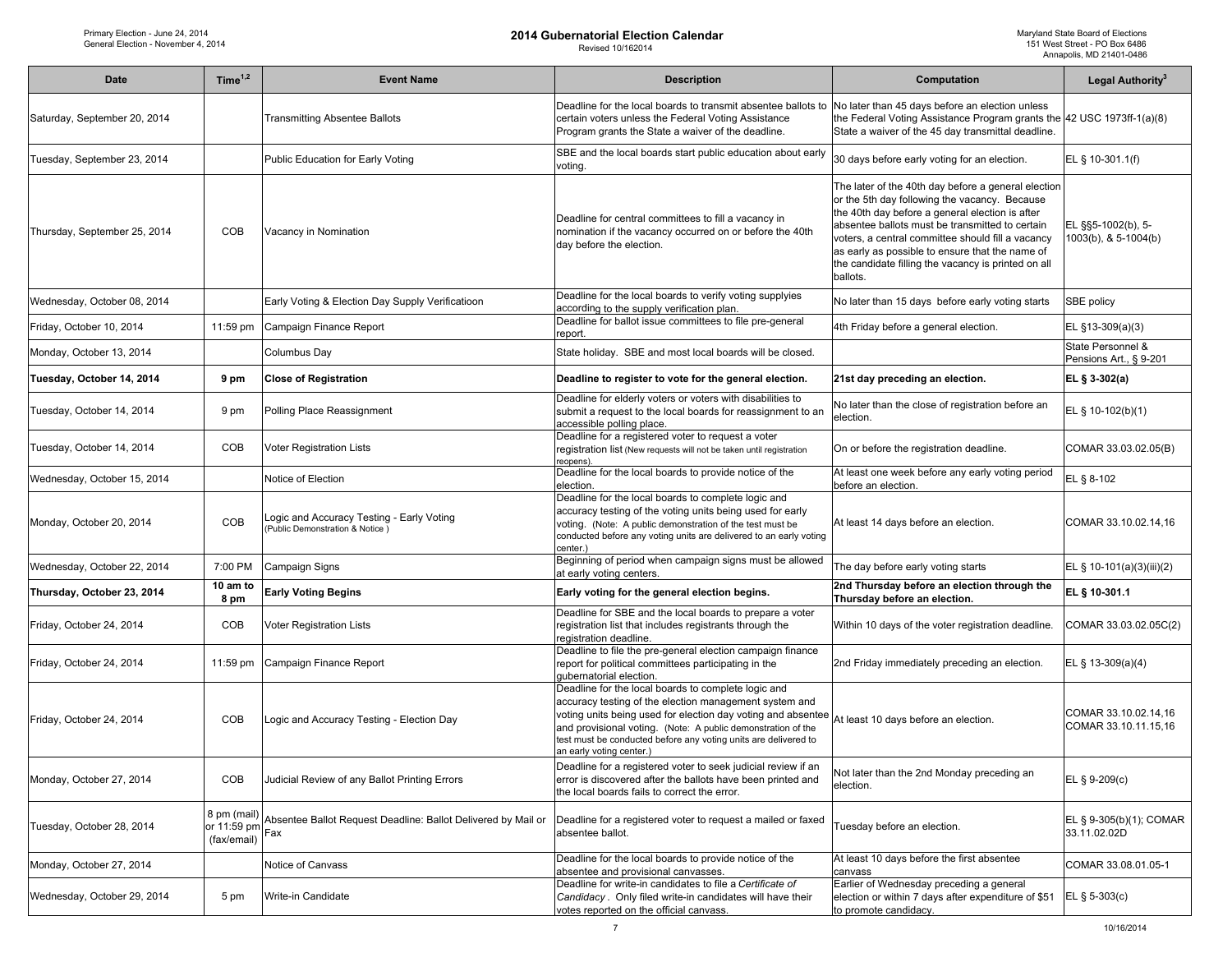| <b>Date</b>                  | Time $1,2$                 | <b>Event Name</b>                                                           | <b>Description</b>                                                                                                                                                                                                                                  | Computation                                                                                                  | Legal Authority <sup>3</sup>                |
|------------------------------|----------------------------|-----------------------------------------------------------------------------|-----------------------------------------------------------------------------------------------------------------------------------------------------------------------------------------------------------------------------------------------------|--------------------------------------------------------------------------------------------------------------|---------------------------------------------|
| Thursday, October 30, 2014   | 10 am to<br>8 pm           | <b>Early Voting Ends</b>                                                    | Early voting for the general election ends.                                                                                                                                                                                                         | 2nd Thursday before an election through the<br>Thursday before an election.                                  | EL § 10-301.1                               |
| Friday, October 31, 2014     | 8 am                       | Campaign Signs                                                              | End of period when campaign signs must be allowed at<br>early voting centers.                                                                                                                                                                       | The day after early voting ends                                                                              | EL § 10-101(a)(3)(iii)(2)                   |
| Friday, October 31, 2014     | 5 pm (mail)<br>(email/fax) | or 11:59 pm Absentee Ballot Request Deadline: Ballot Delivered via Internet | Deadline for a registered voter to request an electronic<br>absentee ballot.                                                                                                                                                                        | Friday before an election.                                                                                   | EL §9-305(b)(2)                             |
| Monday, November 03, 2014    | 7 pm                       | Campaign Signs                                                              | Beginning of period when campaign signs must be allowed<br>at early voting centers.                                                                                                                                                                 | The day immediately preceding election day                                                                   | EL § 10-101(a)(3)(iii)(2)                   |
| Tuesday, November 04, 2014   | 7 am to<br>8 pm            | <b>General Election</b>                                                     | <b>Gubernatorial General Election Day.</b>                                                                                                                                                                                                          | Tuesday after the first Monday in November.                                                                  | MD Const. Art . XV, §7;<br>EL §§ 10-301     |
| Tuesday, November 04, 2014   | 8 pm                       | Absentee Ballot Request Deadline: Voter Picks Up Ballot                     | Deadline for a registered voter or voter's agent to request<br>an absentee ballot in person at a local board.                                                                                                                                       | No later than the close of the polls on election<br>day.                                                     | EL § 9-305(b)(3); COMAR<br>33.11.02.04A     |
| Tuesday, November 04, 2014   | 8 pm                       | <b>Extended Voter Registration Deadline</b>                                 | Extended deadline for receipt of voter registration<br>applications sent by mail for voting in general election.                                                                                                                                    | An application received by mail after the close of<br>registration is timely if it is properly postmarked.   | EL § 3-302(c); COMAR<br>33.05.04.01C, D     |
| Tuesday, November 04, 2014   | 8 pm                       | Absentee Ballot Deadline                                                    | Deadline for the local boards to receive an absentee ballot.                                                                                                                                                                                        | An absentee ballot is timely received if it reaches<br>the local boards before 8 pm on election day.         | COMAR 33.11.03.08B(1)                       |
| Tuesday, November 04, 2014   | 8 pm                       | Precincts for Post-Election Verification & Audits                           | Deadline for local boards to select randomly the precincts<br>for post-election verification and audits.                                                                                                                                            | 8 pm on election day.                                                                                        | COMAR 33.11.03.08B(1)                       |
| Wednesday, November 05, 2014 | 8 am                       | Campaign Signs                                                              | End of period when campaign signs must be allowed at<br>early voting centers.                                                                                                                                                                       | The day immediately after election day                                                                       | EL § 10-101(a)(3)(iii)(2)                   |
| Thursday, November 06, 2014  | 10 <sub>am</sub>           | Absentee Ballot Canvass 1                                                   | Local boards of canvassers are required to begin the 1st<br>canvass of absentee ballots.                                                                                                                                                            | 10 am on the Thursday after an election.                                                                     | COMAR 33.11.04.03A(1)                       |
| Friday, November 07, 2014    |                            | Precincts for Post-Election Verification & Audits                           | Deadline for the local boards to submit to the State<br>Administrator a list of the precincts selected for the post-<br>election verification and audits.                                                                                           | Within 3 days of selecting the precincts.                                                                    | COMAR 33.08.05.03B                          |
| Tuesday, November 11, 2014   |                            | Veteran's Day                                                               | State holiday. SBE and most local boards will be closed.                                                                                                                                                                                            |                                                                                                              | State Personnel &<br>Pensions Art., § 9-201 |
| Wednesday, November 12, 2014 | 10 am                      | <b>Provisional Ballot Canvass</b>                                           | Local boards of canvassers are required to begin the<br>canvass of provisional ballots.                                                                                                                                                             | 10 am on the 2nd Wednesday after an election.                                                                | COMAR 33.16.05.02                           |
| Friday, November 14, 2014    | 10 <sub>am</sub>           | Extended Absentee Ballot Deadline                                           | Deadline for the local boards to receive absentee ballots by<br>mail.                                                                                                                                                                               | 10 am on the 2nd Friday after an election<br>provided there is a proper postmark or date on<br>voter's oath. | COMAR 33.11.03.08B(2)                       |
| Friday, November 14, 2014    | 10 <sub>am</sub>           | Absentee Ballot Canvass 2                                                   | Local boards of canvassers are required to begin the 2nd<br>canvass of absentee ballots.                                                                                                                                                            | 10 am on the 2nd Friday after an election.                                                                   | COMAR 33.11.04.03A(2)                       |
| Friday, November 14, 2014    |                            | Post-Election Audit                                                         | Deadline for the local boards to conduct the post-election<br>verification and audits.                                                                                                                                                              | Before certifying the results of an election.                                                                | COMAR 33.08.05.02A                          |
| Friday, November 14, 2014    |                            | Verification of Vote Count                                                  | Deadline for the local boards of canvassers to verify the<br>general election vote count.                                                                                                                                                           | Within 10 days after an election and before<br>certifying the results of an election.                        | EL § 11-308(a)                              |
| Friday, November 14, 2014    |                            | Post-Election Audits                                                        | Deadline for the local boards to complete various post-<br>election audits on randomly selected precincts and any<br>other identified precincts.                                                                                                    | Before certifying the results of an election.                                                                | SBE policy                                  |
| Friday, November 14, 2014    |                            | Certification of the Election                                               | Deadline for the local boards of canvassers to certify the<br>results of the general election.                                                                                                                                                      | After the verification of vote count is completed.                                                           | EL § 11-308(b)                              |
| Friday, November 14, 2014    |                            | <b>Transmittal of Results</b>                                               | Local boards of canvassers must transmit certified copies of 2nd Friday after an election or if canvass is<br>election results to the Governor, SBE, and appropriate Clerk completed after that day, within 48 hours after<br>of the Circuit Court. | completion.                                                                                                  | EL § 11-401(c)                              |
| Monday, November 17, 2014    | COB                        | Petition for Recount - Local Questions                                      | Deadline to file a petition for a recount of the votes cast for a<br>local question on the ballot.                                                                                                                                                  | Within 2 days after the results of an election have<br>been certified.                                       | EL § 12-103(d)                              |
| Monday, November 17, 2014    | COB                        | Petition for Recount - Local Offices                                        | Deadline to file a petition for a recount of the votes cast for a Within 3 days after the results of an election have<br>local office on the ballot.                                                                                                | been certified.                                                                                              | EL $\S$ 12-101(d)                           |
| Monday, November 17, 2014    |                            | <b>Voter Registration Reopens</b>                                           | Voter registration reopens.                                                                                                                                                                                                                         | 11th day after an election.                                                                                  | EL $§$ 3-302(a)                             |
| Tuesday, November 18, 2014   | 11:59 pm                   | Campaign Finance Report Due                                                 | Deadline to file the post-general election campaign finance<br>report.                                                                                                                                                                              | On or before the 2nd Tuesday after a general<br>election.                                                    | EL 13-309(a)(5)                             |
| Wednesday, November 26, 2014 |                            | Service Reduction Day                                                       | SBE and most local boards will be closed.                                                                                                                                                                                                           | Wednesday before Thanksgiving.                                                                               | <b>Executive Order</b><br>01.01.2011.08     |
| Thursday, November 27, 2014  |                            | Thanksgiving                                                                | State holiday. SBE and most local boards will be closed.                                                                                                                                                                                            |                                                                                                              | State Personnel &<br>Pensions Art., § 9-201 |
| Friday, November 28, 2014    |                            | American Indian Heritage Day                                                | State holiday. SBE and most local boards will be closed.                                                                                                                                                                                            |                                                                                                              | State Personnel &<br>Pensions Art., § 9-201 |